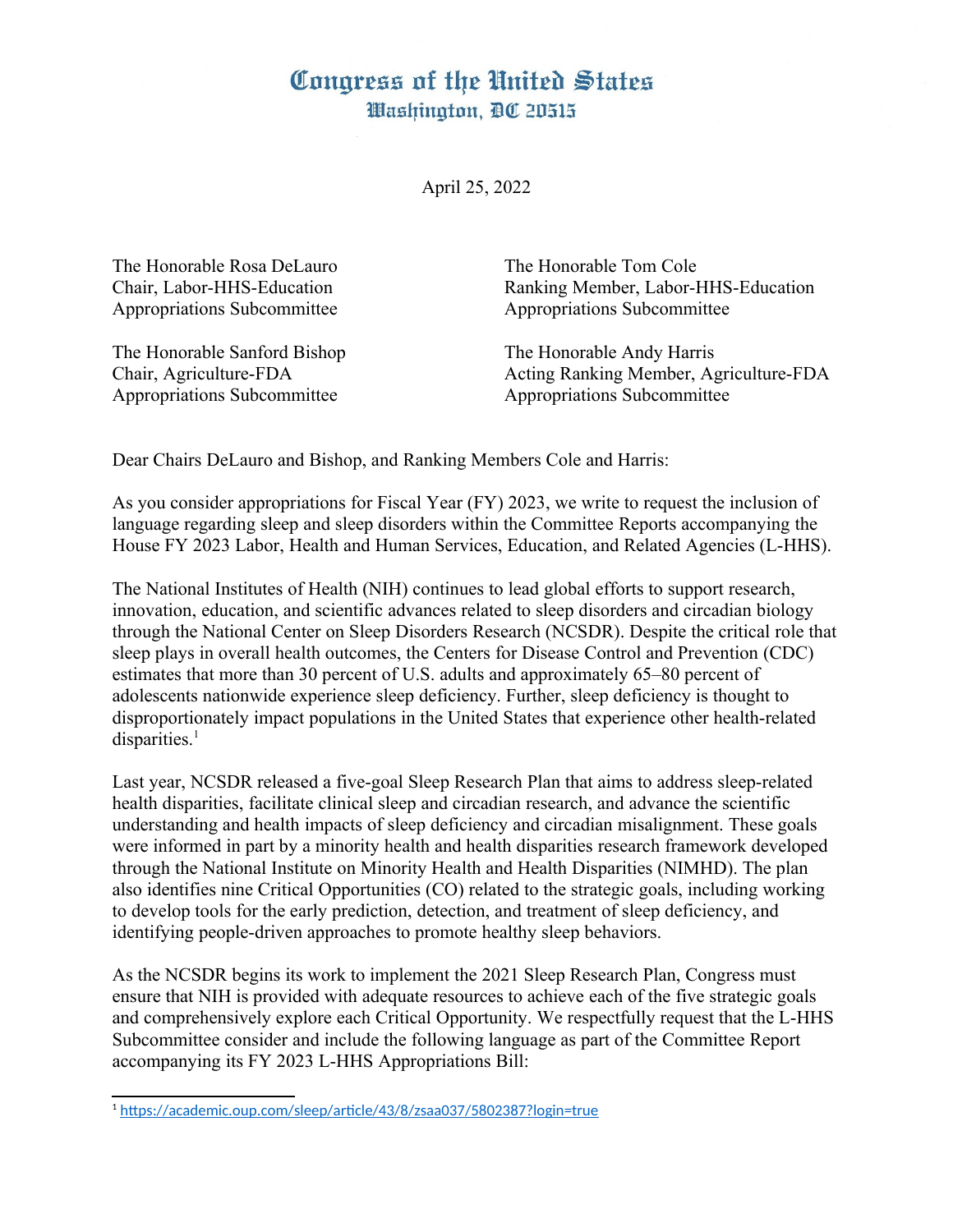1. National Institute of Health, National Heart, Lung, and Blood Institute:

*Sleep Research Plan*.—The Committee commends the National Center on Sleep Disorders Research for the release of the NIH Sleep Research Plan. The Committee requests information on the resources and assistance NCSDR will need to fully implement the plan and advance stated goals. The Committee supports the use of infrastructure capable of conducing multi-center sleep network studies and clinical trials related to the Sleep Research Plan.

2. National Institute of Health, National Institute on Minority Health and Health Disparities:

*Sleep Health and Health Disparities*.—The Committee applauds ongoing and emerging efforts by the NIMHD to advance health equity and address health disparities, including cross-institute initiatives and the initiatives identified by the recent Minority Health and Health Disparities Research Framework. The Committee notes the disproportionate impact of sleep deficiencies among populations that experience health disparities in the United States, including American Indians/Alaska Natives, Asian Americans, Blacks/African Americans, Hispanics/Latinos, Native Hawaiians and other Pacific Islanders, sexual and gender minorities, the socioeconomically disadvantaged; and those living in underserved rural areas. The Committee encourages further work in and collaboration with community stakeholders on the issue of sleep health disparities.

Thank you for your consideration of these requests and your willingness to engage on this critical issue.

Sincerely,

Adam B. Schiff Member of Congress

Marilyn Strickland Member of Congress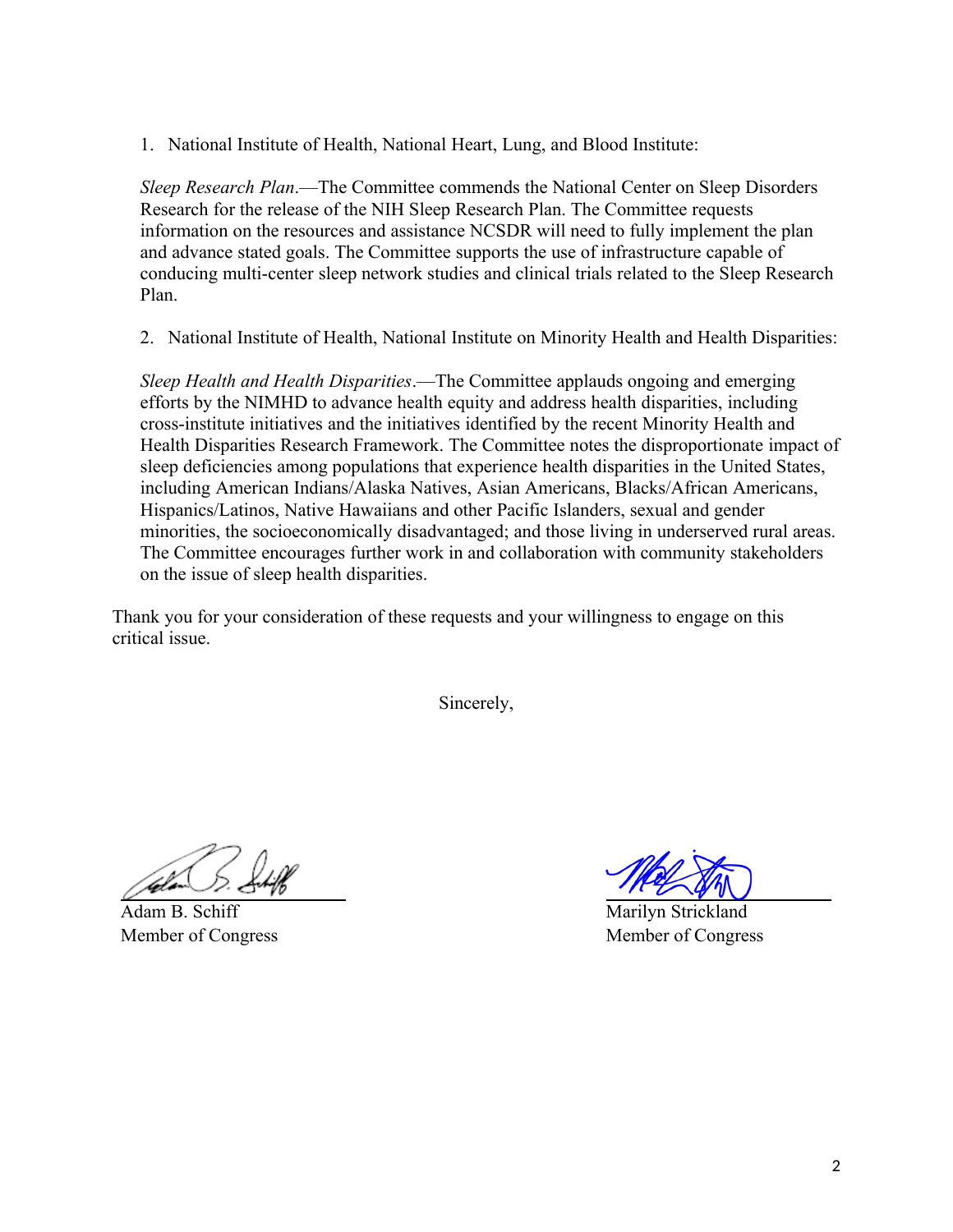John Yarmuth Member of Congress

ald E. Jannoll

Gerald E. Connolly Member of Congress

Nydia M. Velázquez Member of Congress

Vicente Gonzalez Member of Congress

Nikema Williams Member of Congress

Peter A. DeFazio Member of Congress

a Kind

Ron Kind Member of Congress

<u>i Rasti</u>

Jamie Raskin Member of Congress

Dairs Dellate

Diana DeGette Member of Congress

leleine

Madeleine Dean Member of Congress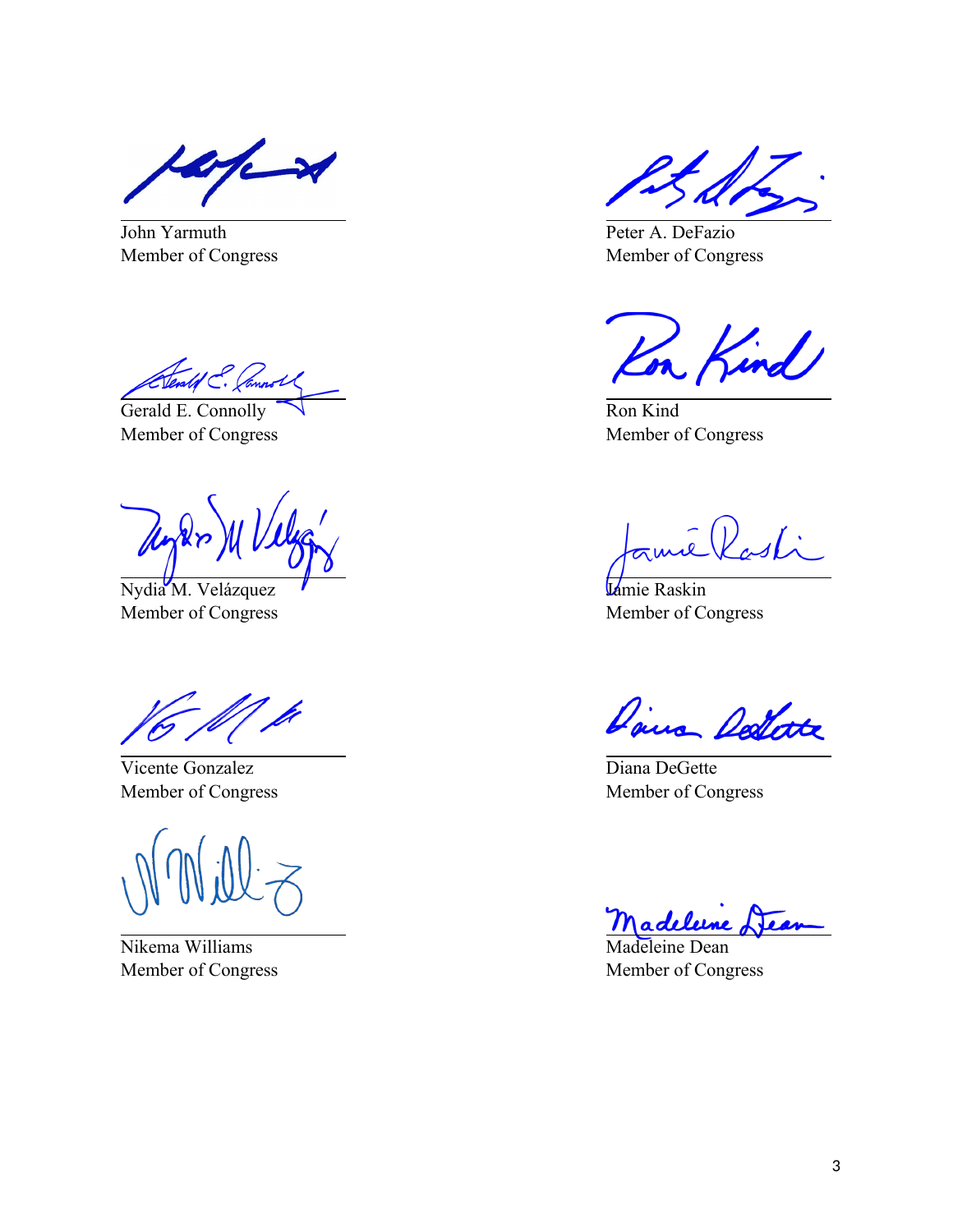Augory Witherton

Gregory W. Meeks Member of Congress

C. A. Dutch Ruppersberger Member of Congress

Soster

Bill Foster Member of Congress

Bill Posey Member of Congress

Karen Bass Member of Congress

Stephen F. Lynch Member of Congress

Anna G. Eshoo Member of Congress

Vanchin

Mondaire Jones Member of Congress

ah Km

Deborah K. Ross Member of Congress

Jan Schakowsky Member of Congress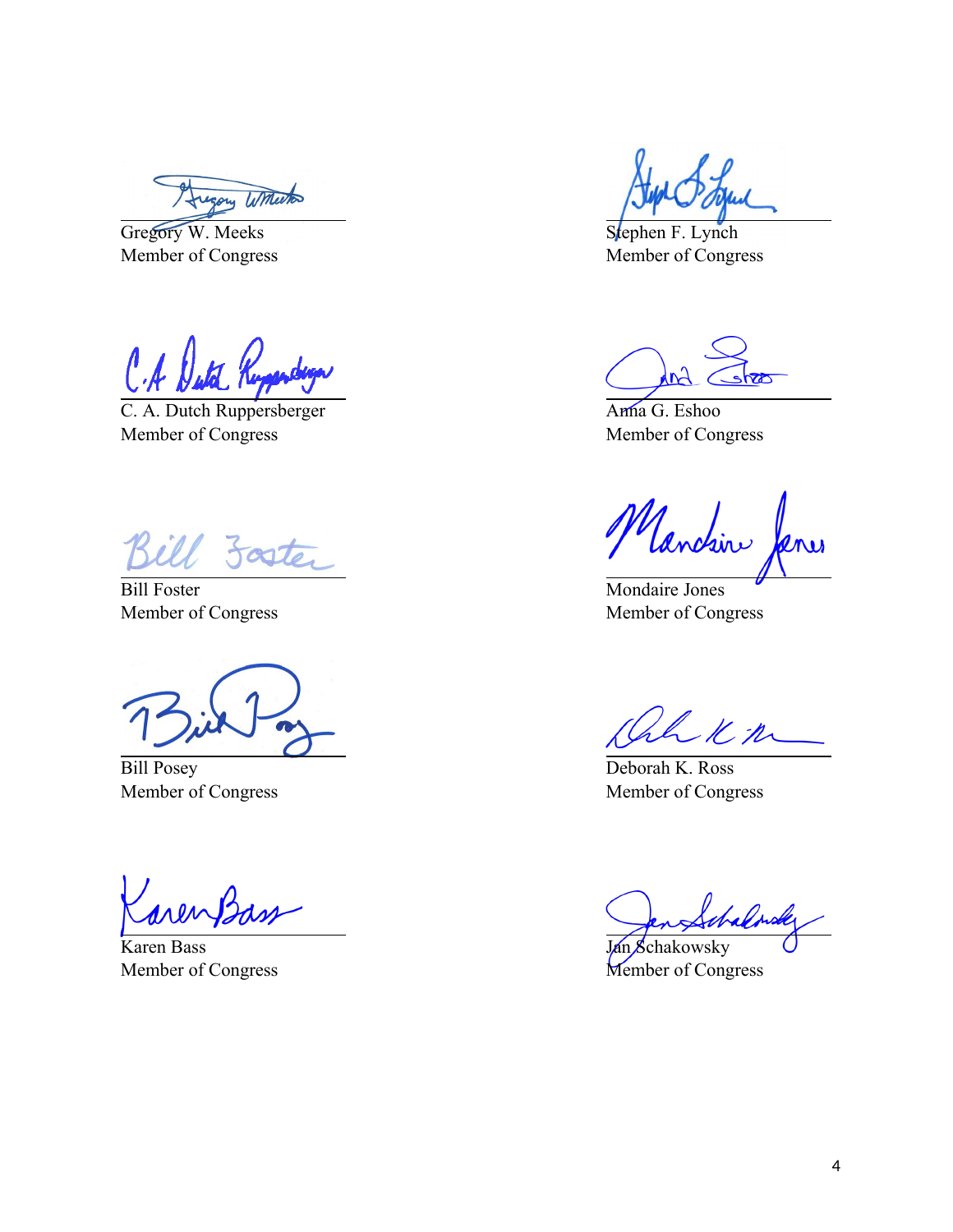Golden

*Fared* Golden Member of Congress

Jake Auchincloss Member of Congress

Susan Wild Member of Congress

ris Pa

Chris Pappas Member of Congress

General S. Puss

Ayanna Pressley Member of Congress

Sean Casten Member of Congress

Peter Welch Member of Congress

Rener

Josh Gottheimer Member of Congress

icke Shonpso

Mike Thompson Member of Congress

Brian K. Fitzpatrick Member of Congress